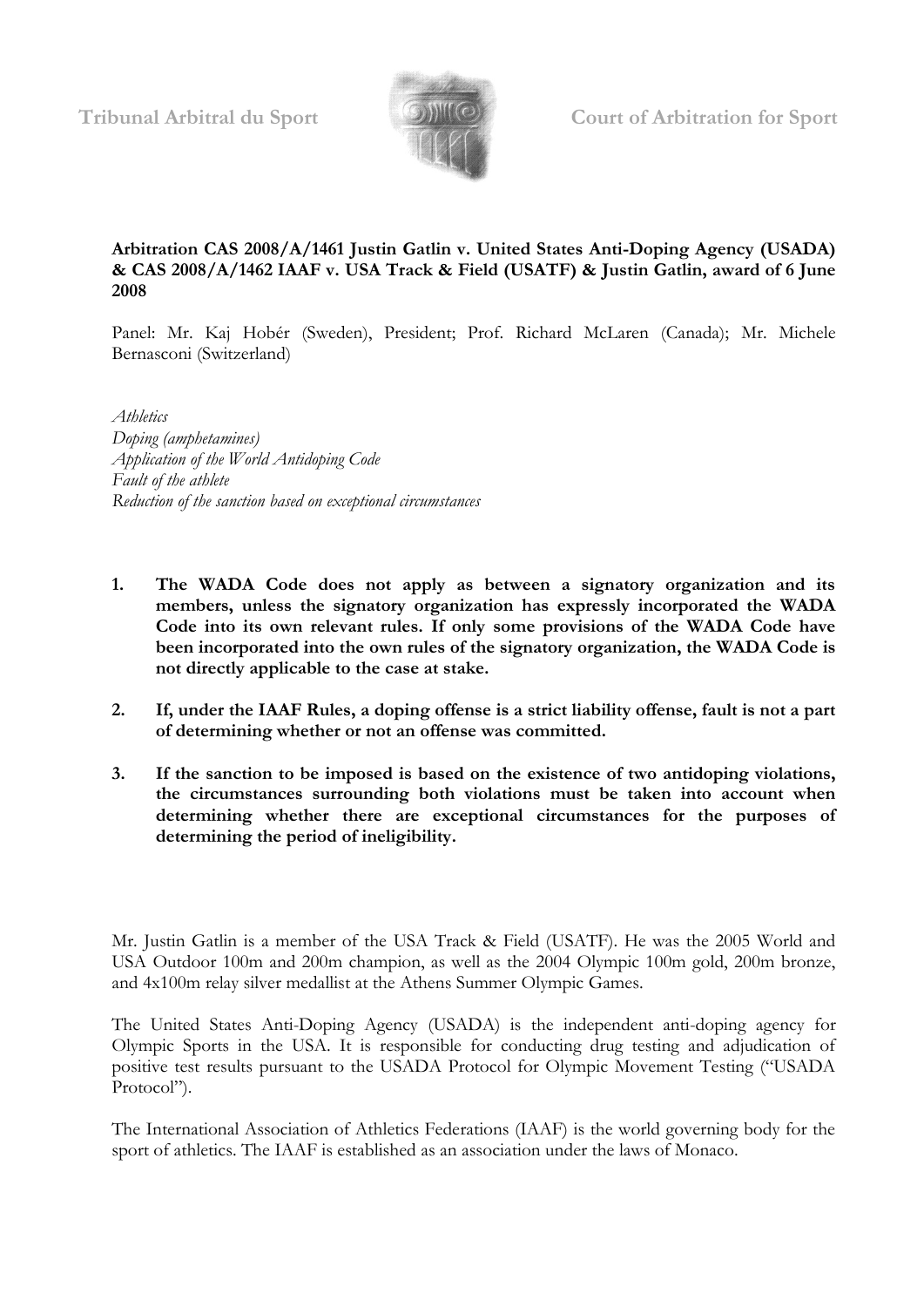CAS 2008/A/1461 2 Justin Gatlin v. USADA CAS 2008/A/1462 IAAF v. USATF & Justin Gatlin, award of 6 June 2008

USA Track & Field is the American national governing body for track and field, long-distance running and race walking in the USA, and is a member of the IAAF.

Mr. Gatlin was diagnosed with Attention Deficit Disorder (ADD) at the age of nine, and has been taking prescribed medication to treat this condition ever since. He was prescribed Adderall, which is recognized as an appropriate treatment for this condition. Amphetamine is one of the substances in Adderall.

At his first USATF-sanctioned event, the USATF Junior National Championships on 16 and 17 June 2001, Mr. Gatlin was tested by USADA for the presence of prohibited substances. The testing resulted in a positive finding for amphetamines, which was a prohibited substance under the 2001 IAAF Rules.

On 24 August 2001, USADA notified Mr. Gatlin that it was recommending a two year sanction be imposed for the offense. Mr. Gatlin contested that recommended sanction, and the case (the "2001 Case") was heard before an American Arbitration Association panel (the "2001 AAA Panel"). The 2001 AAA Panel stated that it *"will respect the process set forth in the IAAF rules and allow the IAAF Council the opportunity to assess the exceptional circumstances of this case first before they are addressed by this Panel"*. The Panel *"conditionally impose[d] the two-year minimum suspension set forth in the IAAF Rules"* and retained full jurisdiction over the 2001 Case. That jurisdiction was relinquished on application of Mr. Gatlin in connection with the present appeal in a decision made by the 2001 AAA Panel on 12 February 2008.

On 22 May 2002, Mr. Gatlin submitted an application for early reinstatement to the IAAF Council. At its meeting of 3 July 2002, the IAAF Council granted the request on the basis that it believed that Mr. Gatlin had a genuine medical explanation for his positive result. In so doing, both the IAAF Council and the USATF press releases emphasized that he had committed a doping offense and that it would constitute a first offense for the purposes of any subsequent positive result and warned that a lifetime ban would result from a further infraction of the IAAF Rules. The effect of this reinstatement was that Mr. Gatlin served a provisional suspension of almost one year.

On 22 April 2006 at the Kansas City Relays, Mr. Gatlin was requested to provide a urine sample for the purposes of doping control. Following analysis at the WADA accredited laboratory of UCLA, the sample was found to contain exogenous testosterone, or its precursors, which is a prohibited substance under the 2006 IAAF Rules.

On the foregoing finding, the case (the "2006 Case") was heard before an American Arbitration Association panel, (the "2006 AAA Panel"). On 31 December 2007, the 2006 AAA Panel issued a decision in which the majority concluded that Mr. Gatlin had committed a doping offense by reason of the use of exogenous testosterone in 2006. It was found that Mr. Gatlin *"failed to sustain his burden of proof to show how the Prohibited Substance entered his body, in order to rely upon a claim of no fault, or no significant fault […]"*.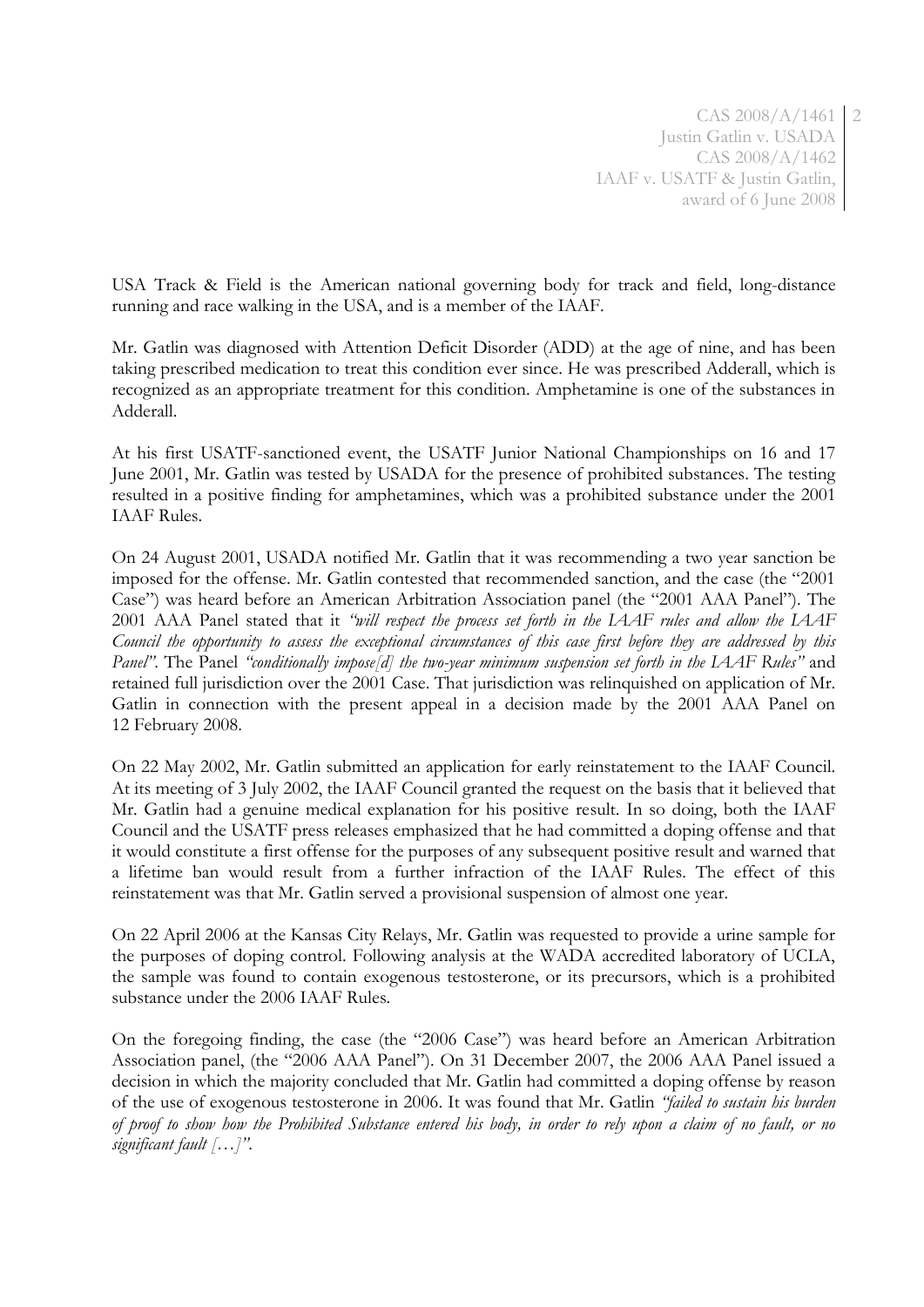CAS 2008/A/1461 3 Justin Gatlin v. USADA CAS 2008/A/1462 IAAF v. USATF & Justin Gatlin, award of 6 June 2008

The doping violation was found to be Mr. Gatlin's second doping violation for which the 2006 AAA Panel concluded that a four year period of ineligibility was appropriate commencing on 26 May 2006 being 30 days following the date on which his urine sample was taken. All competition results and awards occurring after 22 April 2006 (the date the sample was obtained) through to the date of the award of the 2006 AAA Panel were retroactively cancelled.

On 21 January 2008, Mr. Gatlin filed a Notice of Appeal with the CAS against the decision reached by the 2006 AAA Panel (the "Appealed Decision"). USADA is the Respondent to this appeal (CAS  $2008/A/1461$ .

On 24 January 2008, the IAAF filed a Notice of Appeal against the same decision reached by the 2006 AAA Panel. The Respondents to this appeal (CAS 2008/A/1462) are USATF and Mr. Gatlin.

Following a recommendation from the CAS in a letter of 31 January 2008, the parties to the respective appeal agreed to consolidate the two appeals, in accordance with Article R50 of the Code of Sports-related Arbitration (the "CAS Code").

On 25 February 2008, Mr. Gatlin filed his Appeal Brief, including a witness list. On 7 April 2008, Mr. Gatlin filed seven witness statements.

On 18 April 2008, the IAAF filed its Answer Brief together with five witness statements.

On 5 May 2008, Mr. Gatlin filed a Reply Brief.

On 16 May 2008, the IAAF filed its Response.

A hearing was held in New York City on 28 and 29 May 2008. Save for USATF, all parties were present at the hearing. At the conclusion of the hearing, the parties confirmed that they had no objections to raise regarding their right to be heard and that they had been treated equally and fairly in the arbitration proceedings. After the hearing, the Panel deliberated and unanimously came to the disposition found in this Award.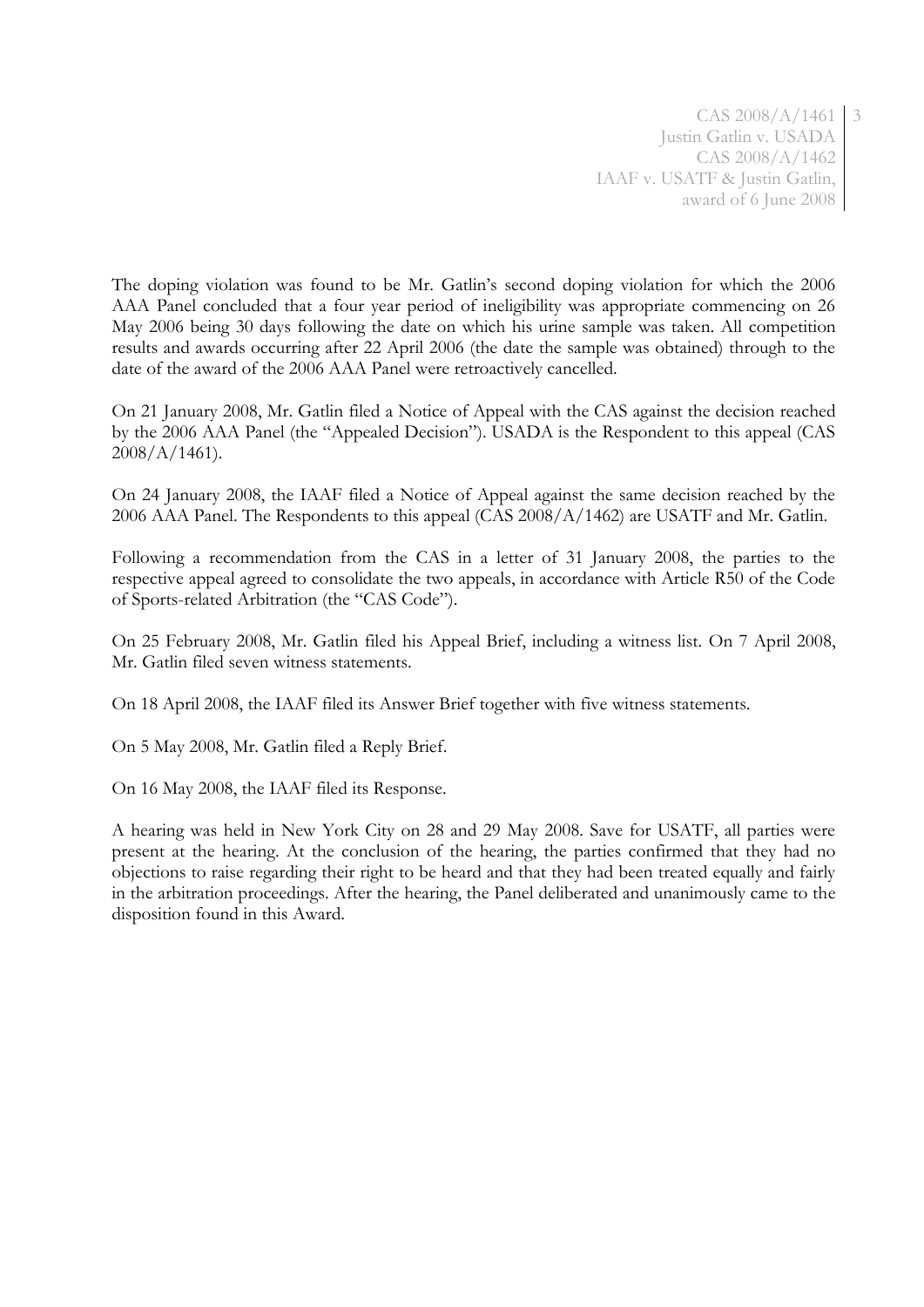CAS 2008/A/1461 4 Justin Gatlin v. USADA CAS 2008/A/1462 IAAF v. USATF & Justin Gatlin, award of 6 June 2008

### **LAW**

# **Jurisdiction**

1. Article R47 of the CAS Code states:

*"An appeal against the decision of a federation, association or sports-related body may be filed with the CAS insofar as the statutes or regulations of the said body so provide or as the parties have concluded a specific arbitration agreement and insofar as the Appellant has exhausted the legal remedies available to him prior to the appeal, in accordance with the statutes or regulations of the said sports-related body".*

- 2. The arbitration resulting in the Appealed Decision was held in accordance with, *inter alia*, Article 10 of the USADA Protocol, which also provides that *"the final decision by the AAA […] arbitrator(s) may be appealed to the Court of Arbitration for Sport"*.
- 3. The 2006 IAAF Rule 60 provides the following:
	- *"9. All decisions subject to appeal under these Rules, whether doping or non-doping related, may be appealed to CAS in accordance with the provisions set out below. All such decisions shall remain in effect while under appeal, unless determined otherwise (see Rules 60.23-24 below).*
	- *10. The following are examples of decisions that may be subject to appeal under these Rules:* 
		- *(a) Where a Member has taken a decision that an athlete, athlete support personnel or other person has committed an Anti-Doping Rule violation.*
		- *[…]*
		- *(c) Where a Member has taken a decision that an athlete, athlete support personnel or other person has not committed an Anti-Doping Rule violation.*
	- *11. In cases involving International-Level athletes (or their athlete support personnel), or involving the sanction of a Member by the Council for a breach of the Rules, whether doping or non-doping related, the decision of the relevant body of the Member or the IAAF (as appropriate) may be appealed exclusively to CAS in accordance with the provisions set out in Rules 60.25-60.30 below.*
	- *[…]*
	- *13. In any case involving International-Level athletes (or their athlete support personnel), the following parties shall have the right to appeal a decision to CAS:*
		- *(a) the athlete or other person who is the subject of the decision being appealed;*
		- *(b) the other party to the case in which the decision was rendered;*
		- *(c) the IAAF;*

*[…]".*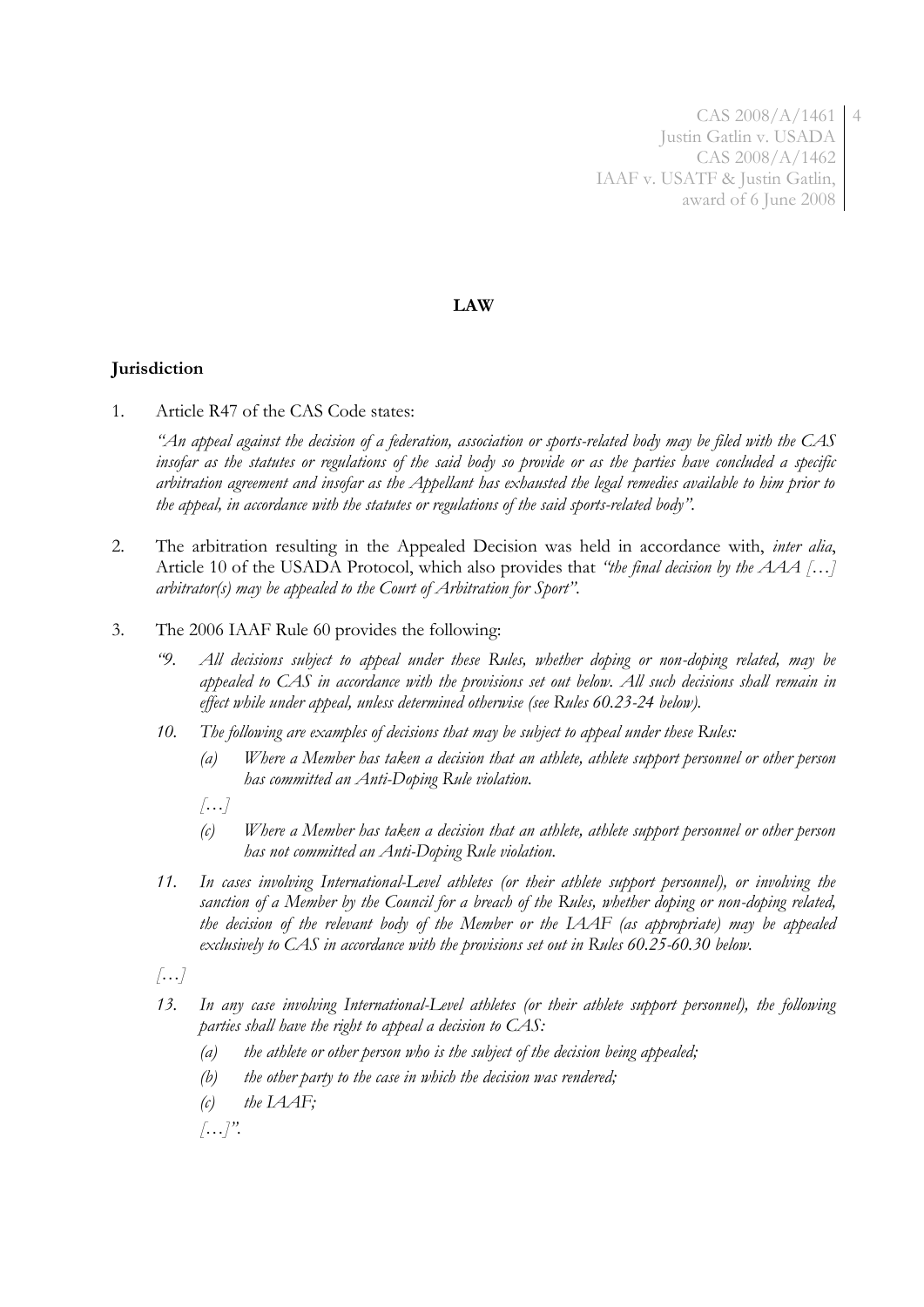CAS 2008/A/1461 5 Justin Gatlin v. USADA CAS 2008/A/1462 IAAF v. USATF & Justin Gatlin, award of 6 June 2008

4. The Panel finds that the USADA Protocol, as well as the IAAF Rules, create jurisdiction for the Panel to try the present appeals.

## **Applicable law**

5. Article R58 of the CAS Code provides the following:

*"The Panel shall decide the dispute according to the applicable regulations and the rules of law chosen by the*  Parties or, in the absence of such a choice, according to the law of the country in which the federation, *association or sports-related body which has issued the challenged decision is domiciled or according to the rules of law, the application of which the Panel deems appropriate. In the latter case, the Panel shall give reasons for its decision".*

6. Considering that Mr. Gatlin is a member of USATF, which in turn is a member of the IAAF, the IAAF Rules are the applicable regulations in this case. This is also stipulated by the 2006 IAAF Rule 60.28, which provides:

*"In all CAS appeals involving the IAAF, CAS and the CAS Panel shall be bound by the IAAF Constitution, Rules and Regulations (including the Procedural Guidelines). […]".*

- 7. The Appealed Decision concerns a doping offense that occurred in 2006, meaning that the IAAF Rules in force in 2006 are applicable to this case. Unless expressly indicated otherwise, the term IAAF Rules in this Award refers to the 2006 IAAF Rules.
- 8. In their respective submissions and during the hearing, the parties discussed whether the World Anti-Doping Code (the "WADA Code") is applicable. For the following reasons, the Panel finds that the WADA Code is not applicable to this case.
- 9. It is stated in the introduction to Part 1 of the WADA Code, that the WADA Code *"does not replace, or eliminate the need for, comprehensive anti-doping rules adopted by"* organizations such as the IAAF. The WADA Code does not apply as between a signatory organization and its members, unless the signatory organization has expressly incorporated the WADA Code into its own relevant rules. Even though some provisions of the WADA Code have been incorporated into the 2006 IAAF Rules, the WADA Code as a whole has not been expressly incorporated. Therefore, the WADA Code is not directly applicable to this case.

## **Merits**

10. None of the parties has contested the finding in the Appealed Decision that Mr. Gatlin's positive test in 2006 constitutes an anti-doping rule violation (the "2006 Violation"). This Panel will therefore not try the merits of the 2006 Violation. Instead, the main issue before this Panel is what ought to be the sanction for the 2006 Violation. The other important issue is what ought to be the start date for the sanction.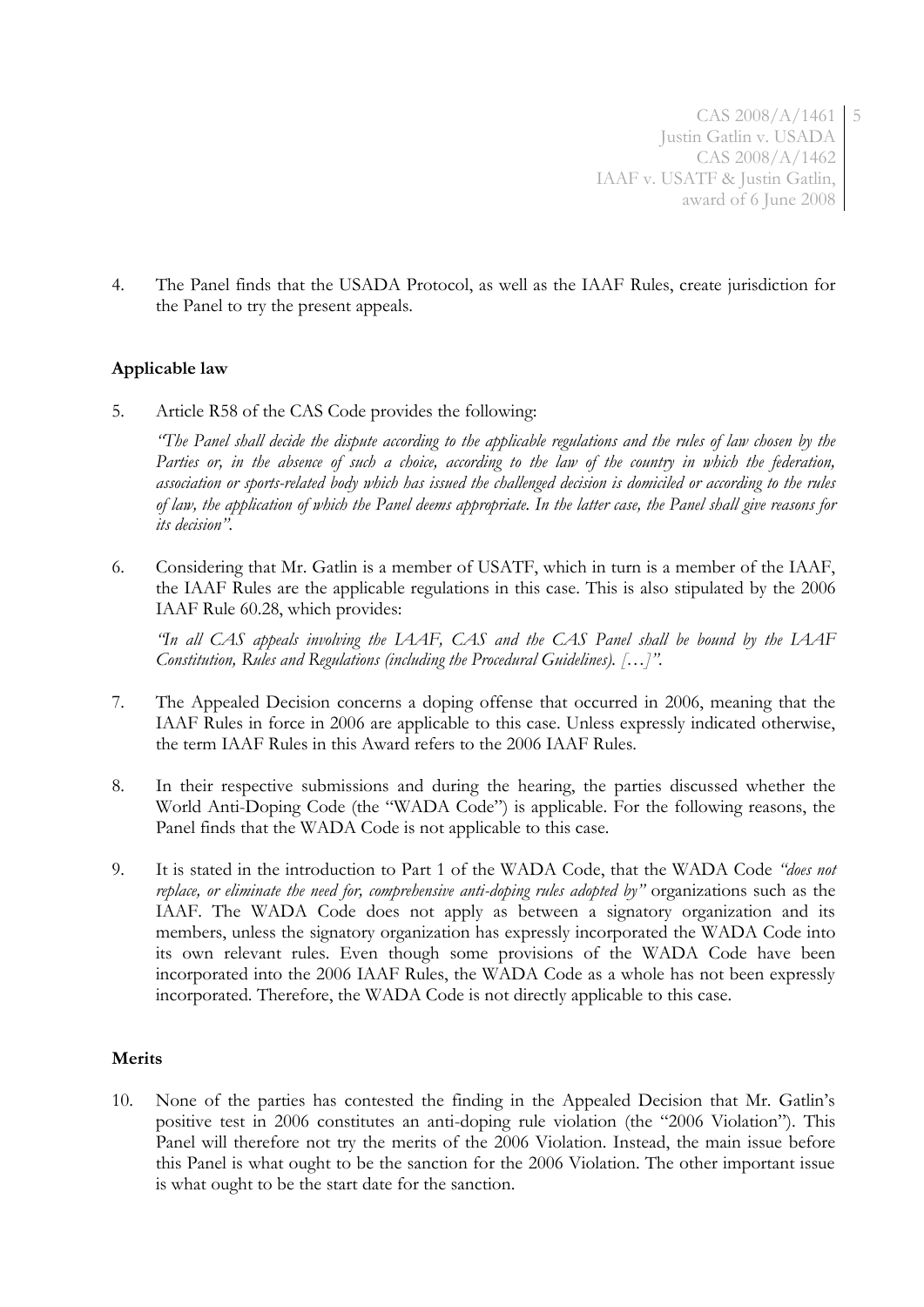CAS 2008/A/1461 6 Justin Gatlin v. USADA CAS 2008/A/1462 IAAF v. USATF & Justin Gatlin, award of 6 June 2008

### *A. What is the Appropriate Sanction for the 2006 Violation?*

- 11. As mentioned above, this case is about the appropriate sanction for the 2006 violation. Answering this question requires analysis of three further issues, *viz*., (i) is the 2006 violation a second violation?; (ii) does the Americans with Disabilities Act apply, and (iii) are there any grounds for reducing the sanction? These issues, and the sub-issues raised by them, will be discussed in the following.
- a) Is the 2006 Violation a Second Violation?
- 12. The 2006 IAAF Rule 40.1(a)(i)-(ii) provides that the sanction for having committed a first violation is ineligibility for a minimum period of two years, and that the sanction for a second violation is ineligibility for life. The first question for this Panel to address in this respect is therefore whether the 2006 Violation is a first or a second violation.
- 13. The 2001 IAAF Rule 55, which was applicable to the 2001 Case, provided that:
	- *"1. Doping is strictly forbidden and is an offence under IAAF Rules.*
	- *2. The offence of doping takes place when either:*
		- *(i) a prohibited substance is found to be present within an athlete's body tissues or fluids; or*
		- *(ii) an athlete uses or takes advantage of a prohibited technique; or*
		- *(iii) an athlete admits having used or taken advantage of a prohibited substance or a prohibited technique.*

*[…]".*

- 14. It is uncontested that amphetamines were found in the samples provided by Mr. Gatlin on 16 and 17 June 2001, and that amphetamine was a prohibited substance under the 2001 IAAF Rules. It therefore follows from the wording of the 2001 IAAF Rules that the 2001 Case was a doping offense.
- 15. Even though the 2006 IAAF Rules speak of anti-doping rule violations, and not of doping offenses, an anti-doping rule violation under the 2006 IAAF Rule 40 *a fortiori* includes established doping offenses under previous IAAF Rules. Consequently, the explicit wording of the 2001 and 2006 IAAF Rules, respectively, suggests that the 2006 Violation was a second violation.
- 16. Mr. Gatlin was reinstated by the IAAF after the 2001 AAA Panel's decision was issued. It has been argued by Mr. Gatlin that the reinstatement meant that the 2001 AAA Panel's decision no longer had any effect, such that it in fact became a nullity.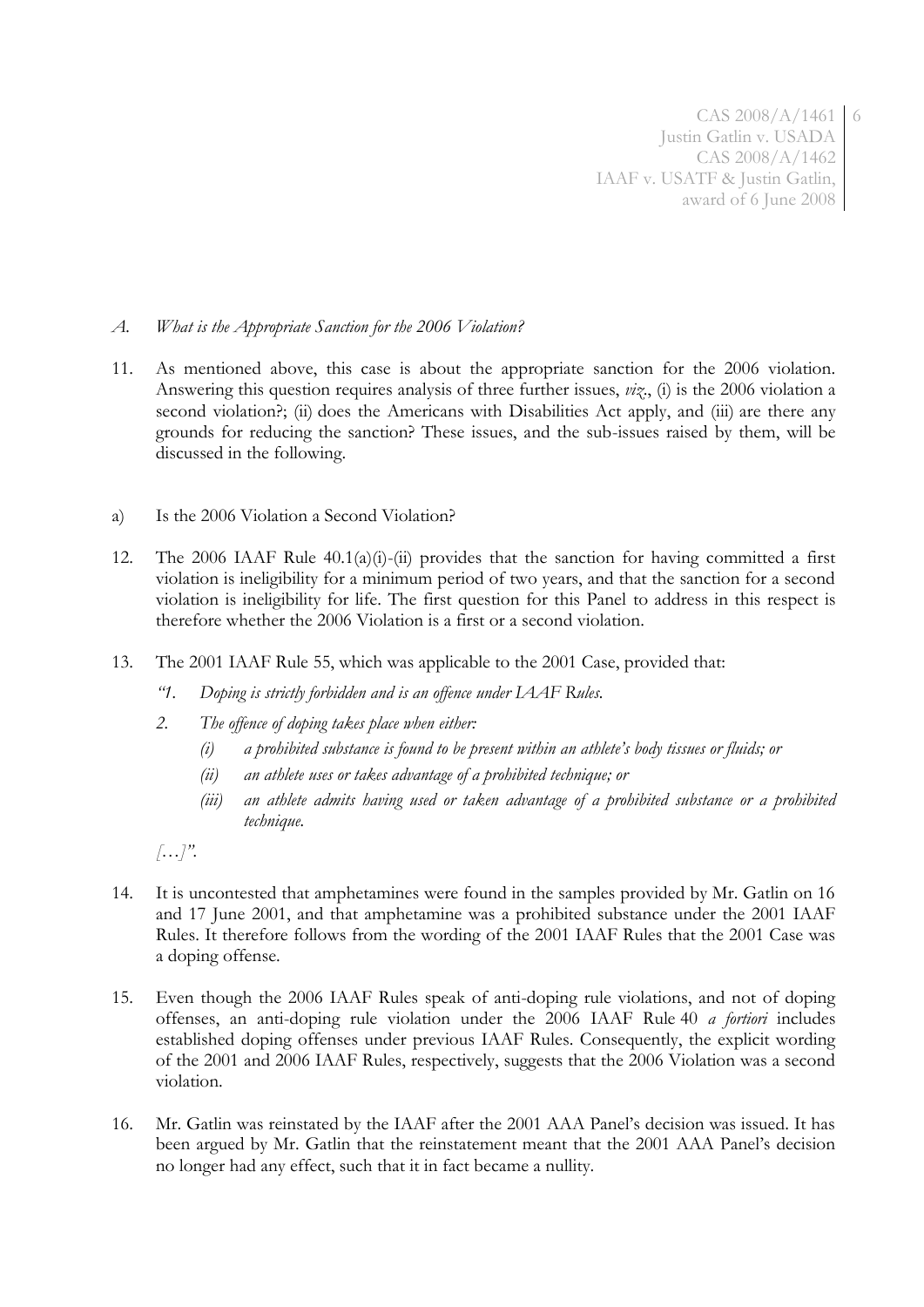CAS 2008/A/1461 7 Justin Gatlin v. USADA CAS 2008/A/1462 IAAF v. USATF & Justin Gatlin, award of 6 June 2008

17. It is clear that the IAAF Council's decision to reinstate Mr. Gatlin was based on its understanding that he had committed a first doping offense. Indeed, Professor Arne Ljungqvist states:

*"My proposal to the Council was to reinstate Mr Gatlin with immediate effect whilst making it clear that, as this was to be considered as a first offence, if he tested positive again, he would be banned for life in accordance*  with IAAF Rules. Although I recall that some Council Members may have disagreed with me and felt that he *should not be reinstated, my advice was followed by the vast majority and the decision was duly taken to reinstate him".*

- 18. It follows from Professor Ljungqvist's statement that it was not the intention of the IAAF Council that the early reinstatement of Mr. Gatlin should render the 2001 AAA Panel's decision a nullity. Indeed, the Panel cannot find any ground for reaching such a conclusion.
- 19. Mr. Gatlin argues that the 2001 Case cannot be used to enhance any sanction imposed for the 2006 Violation, because Mr. Gatlin was never sanctioned for the 2001 Case. With respect, the Panel is unable to agree with this position.
- 20. The absence of a sanction would not necessarily mean that no anti-doping rule violation has occurred in accordance with the 2006 IAAF Rule 40. A sanction is not a prerequisite for a violation; it is rather the other way round.
- 21. The Panel finds that Mr. Gatlin was in fact sanctioned for the 2001 Case. As stated in the 2001 AAA Panel's decision, *"the Panel determines that Mr. Gatlin has served a period of suspension prior to this Panel's declaration of ineligibility*". It is therefore clear that the 2001 AAA Panel decided that Mr. Gatlin had committed a doping offense and that he was sanctioned for it.
- 22. According to Mr. Gatlin, the 2001 Case was never adjudicated by an independent, impartial, and fair review body, and therefore cannot be considered to be the equivalent of an antidoping rule violation subjected to the complete result management process.
- 23. The Panel does not agree with Mr. Gatlin's argument. It does not follow that merely because the hearing may not have taken the usual form of an oral hearing with opening and closing arguments, and witness testimony, there was no final adjudication on the merits. The 2001 AAA Panel was constituted in the same manner and under the same rules, as amended, as was the 2006 AAA Panel. After having reviewed the evidence presented to it, the 2001 AAA Panel came to the conclusion that a doping offense had been committed. It then proceeded to act in accordance with the applicable rules of the IAAF as they were at that time. Also, it may be noted that Mr. Gatlin at no time until now has questioned that the 2001 Case was properly adjudicated.
- 24. Mr. Gatlin also argues that the decision of the 2001 AAA Panel was provisional in nature and therefore it was never a final and binding decision. The Panel is unable to accept this position.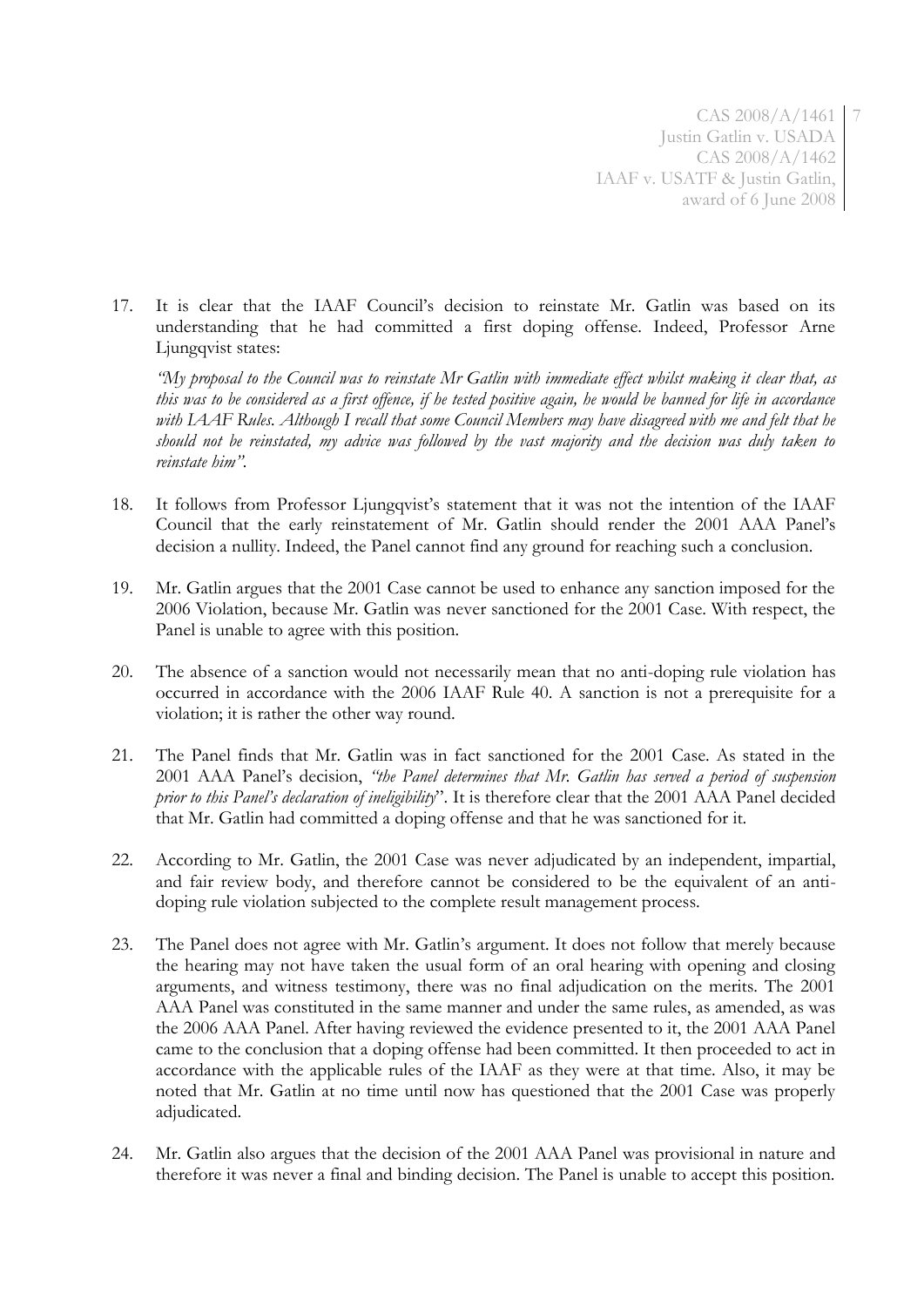CAS 2008/A/1461 8 Justin Gatlin v. USADA CAS 2008/A/1462 IAAF v. USATF & Justin Gatlin, award of 6 June 2008

Mr. Gatlin admitted by virtue of the Agreed Stipulation that the 2001 AAA Panel imposed a sanction in accordance with the 2001 IAAF Rules. The fact that the 2001 AAA Panel imposed it on a "conditional" basis does not make it provisional. It was binding and it was final. This was the basis on which Mr. Gatlin was able to apply to the IAAF for an early reinstatement.

- 25. Mr. Gatlin argues that by failing to address fault, the 2001 Case cannot be used to enhance the sanction for the 2006 Violation. The Panel must disagree with this argument. The 2001 IAAF Rules did not require an investigation or finding of fault on the part of the athlete. Rather, a doping offense under the 2001 IAAF Rules, including Rule 55, was a strict liability offense. Fault is therefore not a part of determining whether or not an offense was committed.
- 26. Mr. Gatlin also argues that this Panel should find that he was not at fault for the doping offense in the 2001 Case, and determine whether or not there was general negligence on Mr. Gatlin's part. The Panel recognizes that there are circumstances in the 2001 Case that would potentially have a bearing on the issue of fault, if that issue were to be determined. The Panel finds, however, that it has no jurisdiction to make an assessment of fault with respect to the 2001 Case. As noted above, the 2001 Case was properly adjudicated and resulted in a binding and final decision, which was never appealed. Accordingly, there are no grounds for this Panel to review and assess the merits of the 2001 Case.
- 27. As noted above, the explicit wording of the applicable rules shows that the 2001 Case must be regarded as a first anti-doping rule violation for the purposes of the 2006 IAAF Rule 40. The 2001 Case was properly adjudicated and it was found that a doping offense had been committed, as a result of which Mr. Gatlin was sanctioned.
- 28. Furthermore, it is clear that Mr. Gatlin was well aware that his first violation constituted a doping offense. Firstly, the Agreed Stipulation entered into on 22 April 2002 between Mr. Gatlin and USADA, states in relevant part at paragraph 7: *"The parties agree that Mr. Gatlin's positive test result is technically a doping violation under the IAAF Rules".* Secondly, the IAAF press release dated 3 July 2002, states in relevant part: *"However, Council stressed that Gatlin HAD committed a doping offence and issued a warning that any repetition of his positive result would result in a life ban"* (Emphasis in original). Thirdly, in 2003, Mr. Gatlin stated that *"I accepted the suspension. I just broke the rules which were the rules"* 1 *.*
- 29. Consequently, this Panel concludes that the 2006 Violation was Mr. Gatlin's second violation.
- b) Does the Americans with Disabilities Act Apply?

<u>.</u>

30. Mr. Gatlin argues that to use the 2001 offense to enhance the sanction for the 2006 Violation would have the effect of forcing USATF to violate the Americans with Disability Act (ADA).

<sup>1</sup> Mr. Gatlin confirmed this statement in cross-examination before the 2006 AAA Panel, as well as in cross-examination before this Panel.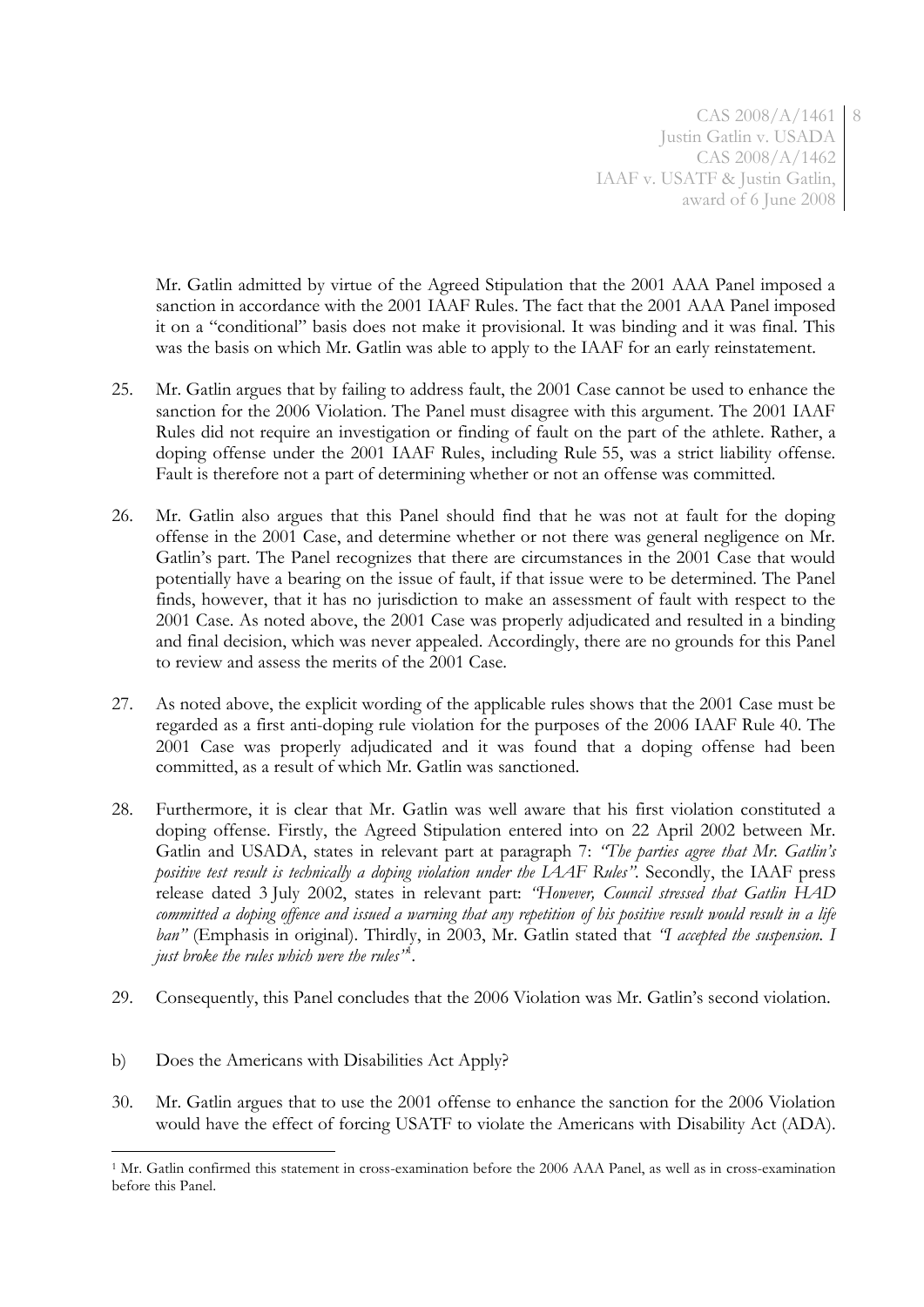CAS 2008/A/1461 9 Justin Gatlin v. USADA CAS 2008/A/1462 IAAF v. USATF & Justin Gatlin, award of 6 June 2008

Although Mr. Gatlin concedes that the CAS is not bound by the ADA, he argues that, nevertheless, the CAS cannot impose a sanction that would have the effect of forcing an American entity to violate American law.

- 31. While the Panel accepts that ADD is a disability for the purposes of the ADA, it cannot find that imposing a sanction against Mr. Gatlin in the circumstances of this case constitutes a violation of the ADA.
- 32. The Panel agrees with the IAAF's argument that there was no discrimination on the basis of a disability in this instance. The Panel is of the view that in order to constitute a violation, Mr. Gatlin must have been prevented from competing by virtue of his disability. He was not prohibited from competition by virtue of his disability, nor is his disability in any way related to his ability to compete. The Panel notes from Mr. Gatlin's own submissions that *"[h]is ADD affected his ability to focus in the classroom and frustrated his attempts to study and complete other assignments out of the classroom"* (Panel's emphasis). While Mr. Gatlin's disability admittedly put him at a disadvantage in the classroom, it in no way put him at a disadvantage on the track. Indeed, until recently, he was the reigning 100m Olympic champion.
- 33. Furthermore, the Panel finds that Mr. Gatlin has failed to demonstrate what conduct on the part of either the IAAF or the USATF would be prohibited by the ADA. At no time prior to the 2001 positive test did Mr. Gatlin notify USATF of his learning disability nor did he at any time make a request of either USATF or the IAAF for accommodation of his disability. It is therefore difficult to understand how Mr. Gatlin was in any way discriminated against by the IAAF or the USATF on the basis of his disability.
- 34. It is the view of this Panel that there was no duty for the IAAF, or for the USATF, to accommodate Mr. Gatlin's disability. The IAAF and the USATF cannot be required to modify their doping rules to accommodate a learning disability that has no effect whatsoever on an athlete's ability to compete. However, even in the event that a duty to accommodate arose, the Panel finds that this duty was met. Mr. Gatlin was never prevented from taking his medication out of competition. In this case Mr. Gatlin failed to discontinue the use of his medicine in time for it to clear his system so as not to test positive.
- 35. It follows from the above that the ADA does not prevent this Panel, and did not prevent the 2001 and 2006 AAA Panels, from imposing a sanction on Mr. Gatlin.
- c) Are there any grounds for reducing the sanction?
- 36. The Panel has concluded above that the 2001 Case was a first violation. Consequently, the 2006 Violation was a second violation. The Panel has also concluded that the ADA does not prevent it from imposing a sanction on Mr. Gatlin which takes account of the first violation. The task before this Panel is now to decide what sanction is to be imposed on Mr. Gatlin for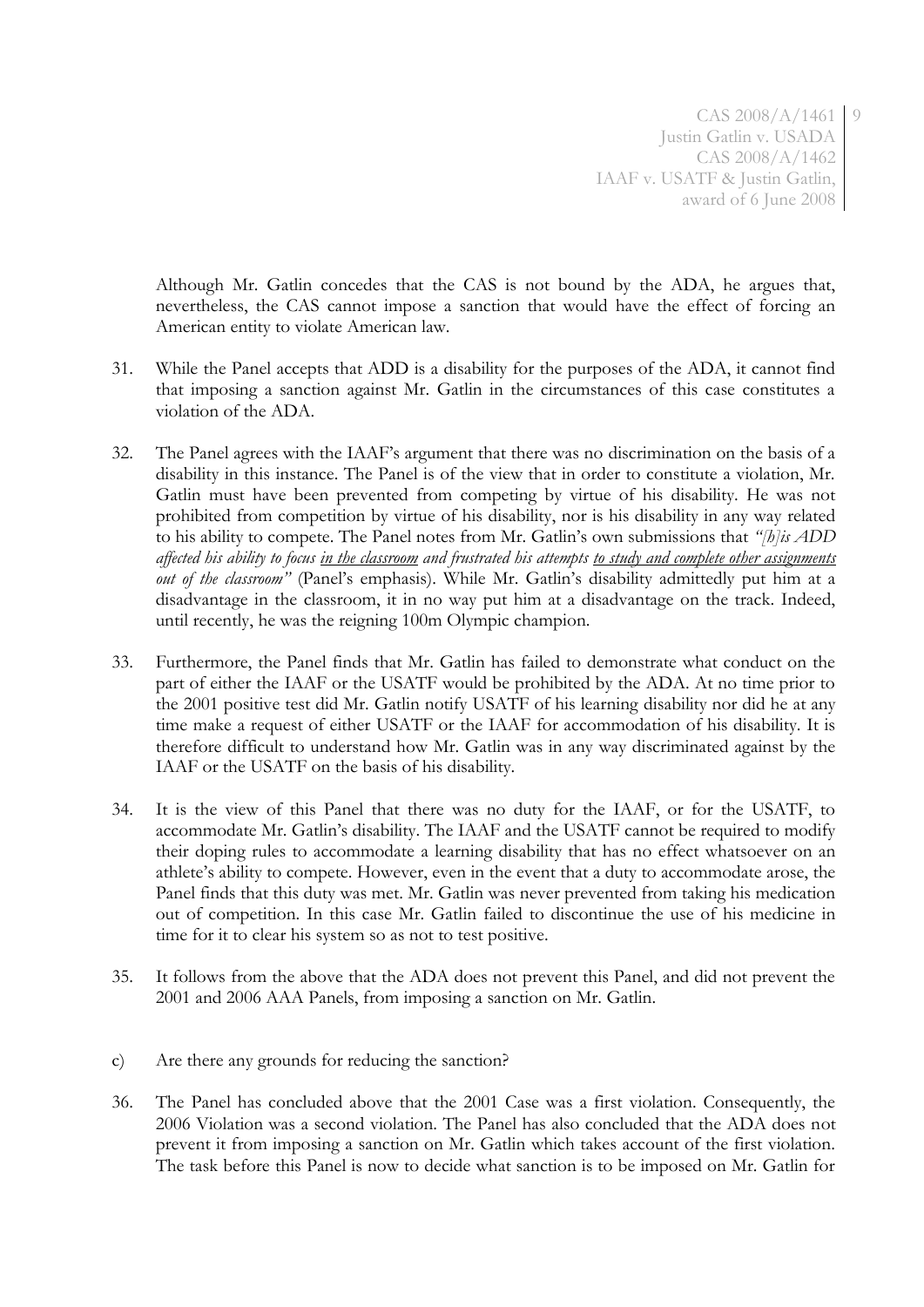CAS 2008/A/1461 10 Justin Gatlin v. USADA CAS 2008/A/1462 IAAF v. USATF & Justin Gatlin, award of 6 June 2008

his anti-doping rule violation in 2006. When assessing the sanction, the Panel must apply the IAAF Rules in force at the time of the offense, in this case the 2006 IAAF Rules. Pursuant to the 2006 IAAF Rule 40, the sanction for a second violation is ineligibility for life. Accordingly, the starting point for this Panel when assessing the sanction to be imposed is ineligibility for life. It is to be noted that, for the purposes of these proceedings, the IAAF has accepted that an eight-year period of ineligibility is the equivalent of ineligibility for life.

- 37. It is the position of Mr. Gatlin that in the event the 2001 Case is considered a first violation, the four-year sanction imposed by the 2006 AAA Panel should be reduced to two years. The IAAF requests that the four-year sanction be increased to eight years, being the equivalent of ineligibility for life.
- 38. Mr. Gatlin argues that Adderall, an amphetamine, should be regarded as a specified substance under articles 10.3 and 10.6.3 of the WADA Code which are mirrored in the 2006 IAAF Rules 40.5 and 40.8. If Adderall is to be regarded as a specified substance, then, pursuant to the mentioned rules, the period of ineligibility for Mr. Gatlin's violation would be a minimum of two years and a maximum of three years.
- 39. The Panel is unable to accept Mr. Gatlin's argument for two reasons. Firstly, Mr. Gatlin's first offense, *i.e.* the offense connected to the use of Adderall, was under the 2001 IAAF Rules, which did not provide for specified substances. Consequently, at the time of Mr. Gatlin's offense, the 2001 IAAF Rules contained no such qualification. The proper approach is to examine the 2001 IAAF Rules as they existed at the time of the offense. Amphetamines were considered to be of a serious nature and attracted the most serious of consequences for use.
- 40. Secondly, it follows from the 2006 IAAF Rule 40.5, that in order to be characterized as a specified substance, the substance in question must be identified as such in the prohibited list. Neither amphetamines, nor the medicine Adderall, are characterized as a specified substance under the 2006 IAAF Rules. The role of this Panel is as adjudicator and not legislator. The Panel cannot read into the IAAF Rules, or the WADA Code for that matter, something, which is not there. Furthermore, this Panel is of the view that the drafters purposely kept amphetamines off the specified substances list. The Panel can see no legitimate reason why it should read amphetamines in. Accordingly, the argument relating to specified substances cannot be used to justify a reduced sanction.
- 41. Mr. Gatlin argues that any sanction should be reduced on the basis that there are exceptional circumstances justifying such a reduction. Mr. Gatlin argues that he qualifies for a reduction since he has provided substantial assistance to relevant authorities in the fight against doping, and that the circumstances surrounding the 2001 Case are such that a reduction is warranted.
- 42. The 2006 IAAF Rule 38.11-12 provides the following:
	- *"11. If the relevant tribunal of the Member considers that an anti-doping rule violation has been committed, prior to the imposition of any period of ineligibility, the athlete shall have the opportunity to establish*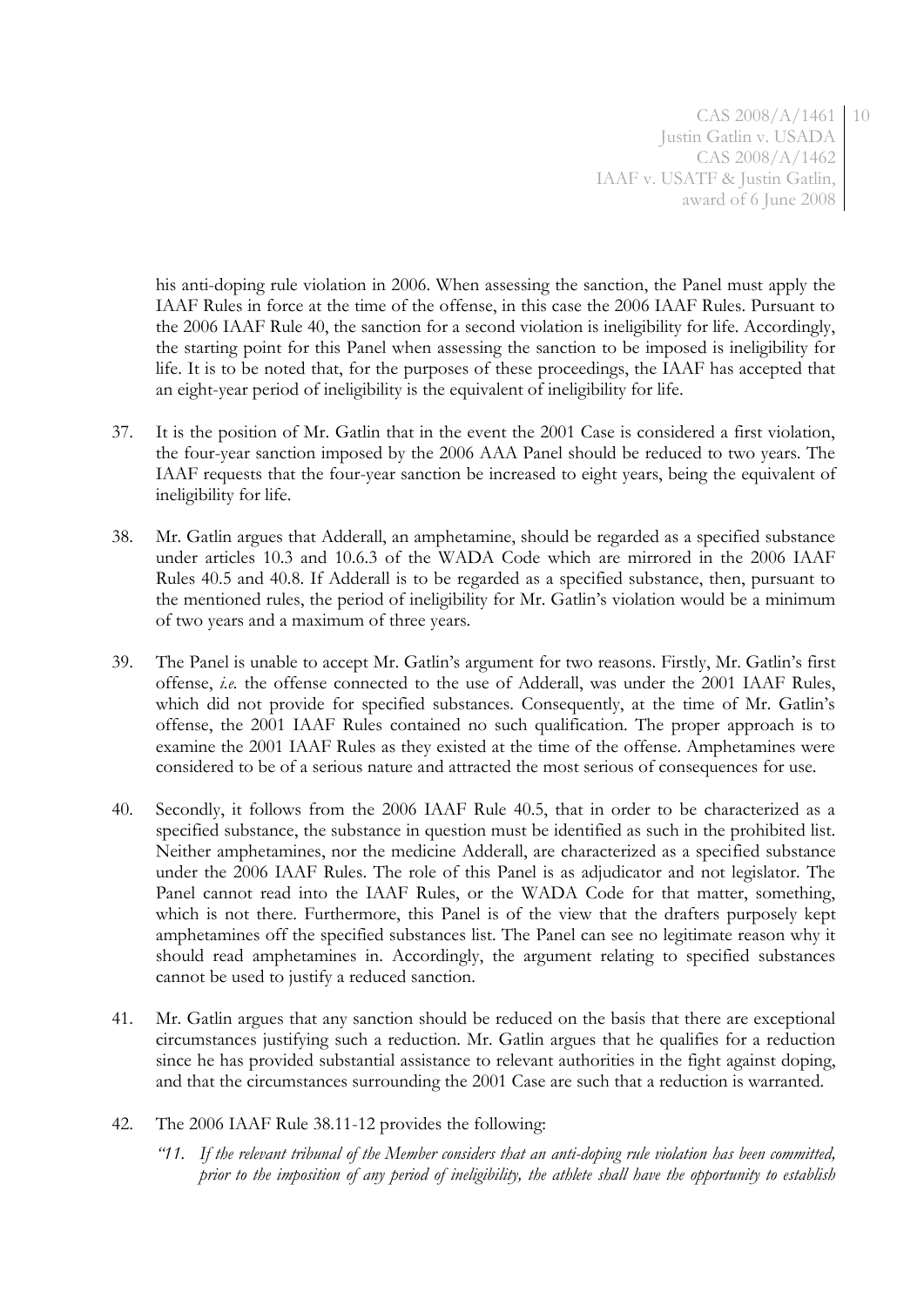CAS 2008/A/1461 11 Justin Gatlin v. USADA CAS 2008/A/1462 IAAF v. USATF & Justin Gatlin, award of 6 June 2008

*that there are exceptional circumstances in his case justifying a reduction of the sanction otherwise applicable under Rule 40.1 below.*

#### *Exceptional Circumstances*

- *12. All decisions taken under these Anti-Doping Rules regarding exceptional circumstances must be harmonised so that the same legal conditions can be guaranteed for all athletes, regardless of their nationality, domicile, level or experience. Consequently, in considering the question of exceptional circumstances, the following principles shall be applied:*
	- *(i) It is each athlete's personal duty to ensure that no prohibited substance enters his body tissues or fluids. Athletes are warned that they shall be held responsible for any prohibited substance found to be present in their bodies (see Rule 32.2(a)(i) above).*
	- *(ii) Exceptional circumstances will exist only in cases where the circumstances are truly exceptional and not in the vast majority of cases.*
	- *(iii) Taking into consideration the athlete's personal duty in Rule 38.12(i) above, the following will not be regarded as cases which are truly exceptional: an allegation that the prohibited substance or prohibited method was given to an athlete by another person without his knowledge, an allegation that the prohibited substance was taken by mistake, an allegation that the prohibited substance was due to the taking of contaminated food supplements or an allegation that medication was prescribed by athletes support personnel in ignorance of the fact that it contained a prohibited substance.*
	- *(iv) Exceptional circumstances may however exist where an athlete has provided substantial evidence or assistance to the IAAF, his National Federation or other relevant body which has resulted in the IAAF, his National Federation or other relevant body discovering or establishing an antidoping rule violation by another person including possession (under Rule 32.2(f)), trafficking (under Rule 32.2(g)) or administration to an athlete (under Rule 32.2(h))".*
- 43. First, the Panel turns to the issue of substantial assistance. While the Panel finds that Mr. Gatlin did provide assistance to authorities and offered himself up readily, the Panel is unable to equate his level of assistance to that of being "substantial".
- 44. Also, the 2006 IAAF Rule 38 is clear in that in order to avail oneself of a reduction as a result of substantial assistance, the athlete's assistance must lead to the discovery or establishment of an anti-doping rule violation by another person. This is not what happened in the present case. While Mr. Gatlin may have offered as much assistance as he reasonably could have under the circumstances, this assistance did not lead to the discovery or establishing of any anti-doping rule violation by any person.
- 45. Secondly, the Panel turns to the issue of whether there exist other exceptional circumstances in this case. The Panel recognizes the importance of harmonization, and expressly agrees with the principle of not acknowledging exceptional circumstances in a vast majority of cases. Also recognizing, however, the huge impact that the sanctions imposed under the IAAF Rules may have on the life of an athlete, the Panel finds that the IAAF Rules leave room for discretion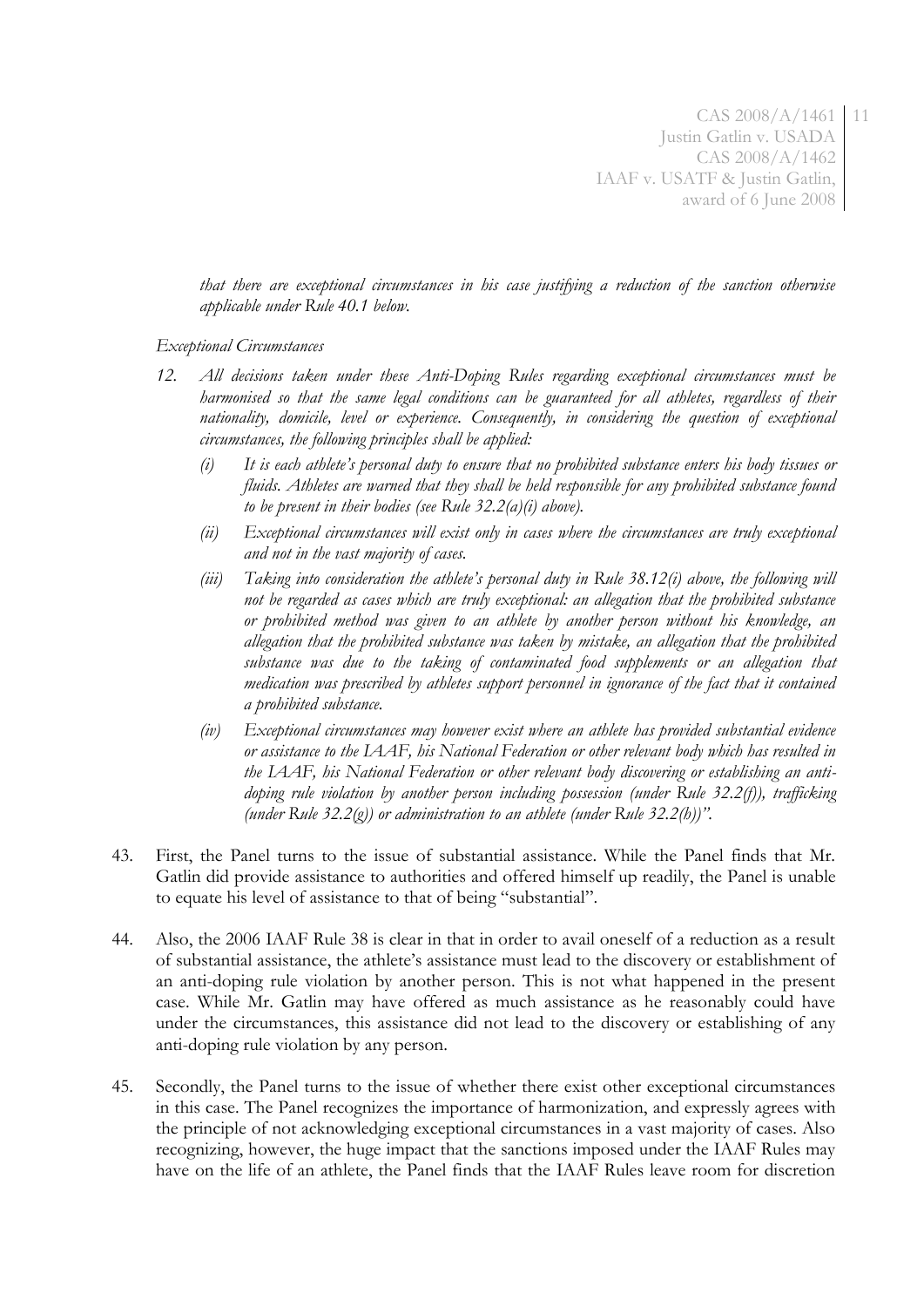CAS 2008/A/1461 12 Justin Gatlin v. USADA CAS 2008/A/1462 IAAF v. USATF & Justin Gatlin, award of 6 June 2008

and must not be applied mechanically and rigidly. For the reasons set out below, the Panel finds that the totality of the circumstances surrounding the 2001 Case are such that they constitute exceptional circumstances for the purposes of determining the period of ineligibility. The Panel therefore decides that Mr. Gatlin's period of ineligibility is to be four years.

- 46. As established above, the 2001 Case was properly adjudicated and resulted in a finding of a first violation. This Panel cannot, and does not reopen or retry the 2001 Case. However, since the sanction to be imposed is based on the existence of two violations, one of which is the result of the 2001 Case, the circumstances surrounding both violations must be taken into account when determining whether there are exceptional circumstances.
- 47. It is uncontested that the positive test in the 2001 Case was caused by Mr. Gatlin taking his prescribed medication, Adderall. The Panel has no doubt that Mr. Gatlin took Adderall with the sole intention to treat his ADD condition and improve his academic performance, and not with the intention to improve his athletic performance. Indeed, it is questionable whether Mr. Gatlin's athletic performance was at all improved by the medication.
- 48. The 2001 AAA Panel concluded that there were *"unique circumstances"* in Mr. Gatlin's case, and that Mr. Gatlin *"certainly [was] not a doper"*. It also concluded that *"the seriousness of Mr. Gatlin's conduct and his personal culpability are open to dispute and are certainly proportionately very much less than other athletes who would receive a two-year suspension under the same IAAF rules"*.
- 49. On the basis of the above, the 2001 AAA Panel decided on a two-year sanction primarily, it would seem, because this would enable the IAAF to reinstate Mr. Gatlin. To this Panel's understanding, it was the intention of the involved parties in 2001 to get Mr. Gatlin "back on track" as soon as possible, and a two-year sanction followed by a reinstatement would be the quickest and smoothest way to do that. Indeed, shortly after the decision in the 2001 Case, Mr. Gatlin was reinstated by the IAAF.
- 50. The Panel agrees with the 2001 AAA Panel that Mr. Gatlin's conduct and personal culpability in 2001 can hardly be said to be equal to that of an athlete who has intentionally used performance-enhancing substances to improve his or hers athletic performance. To impose the same two-year sanction on Mr. Gatlin as on other athletes, without knowing that Mr. Gatlin was to be reinstated, would have been disproportionate in the view of the 2001 AAA Panel. In very much the same way, a lifetime ban – even if understood as an eight-year ban – for the 2006 Violation would in our view be disproportionate.